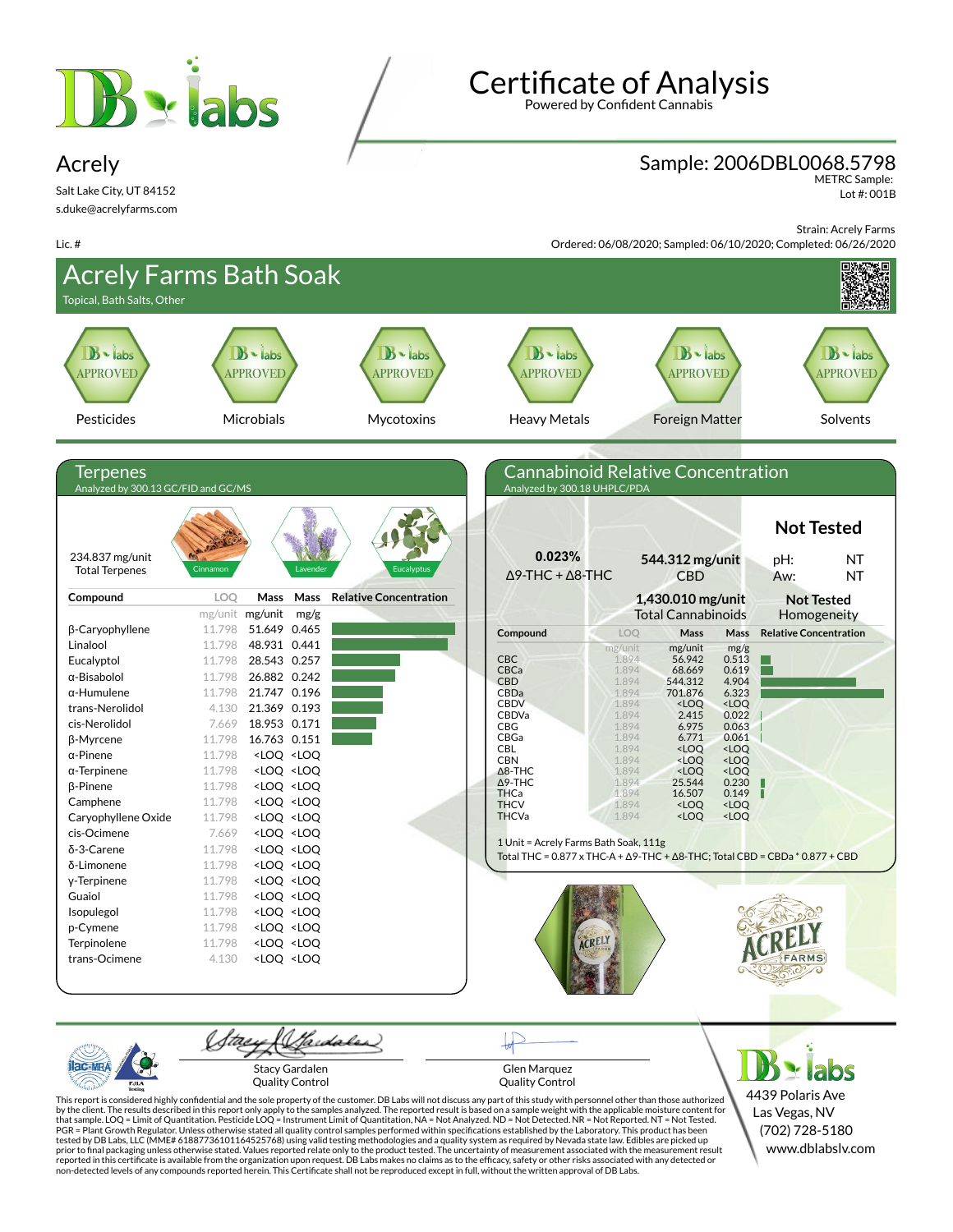

### Acrely

Salt Lake City, UT 84152 s.duke@acrelyfarms.com

#### Lic. #

### Acrely Farms Bath Soak

Topical, Bath Salts, Other

| Pesticides<br>Analyzed by 300.9 LC/MS/MS and GC/MS/MS |            |       |                                  | Pass          |
|-------------------------------------------------------|------------|-------|----------------------------------|---------------|
|                                                       |            |       |                                  |               |
| Compound                                              | <b>LOO</b> | Limit | Mass                             | <b>Status</b> |
|                                                       | PPB        | PPB   | <b>PPR</b>                       |               |
| Abamectin                                             | 10         | 200   | <loo< th=""><th>Pass</th></loo<> | Pass          |
| Acequinocyl                                           | 10         | 4000  | <loo< th=""><th>Pass</th></loo<> | Pass          |
| <b>Bifenazate</b>                                     | 10         | 400   | <loo< th=""><th>Pass</th></loo<> | Pass          |
| <b>Bifenthrin</b>                                     | 10         | 100   | <loo< th=""><th>Pass</th></loo<> | Pass          |
| Cyfluthrin                                            | 10         | 2000  | <loq< th=""><th>Pass</th></loq<> | Pass          |
| Cypermethrin                                          | 10         | 1000  | <loo< th=""><th>Pass</th></loo<> | Pass          |
| Daminozide                                            | 10         | 800   | <loo< th=""><th>Pass</th></loo<> | Pass          |
| Dimethomorph                                          | 10         | 2000  | <loq< th=""><th>Pass</th></loq<> | Pass          |
| Etoxazole                                             | 10         | 400   | <loq< th=""><th>Pass</th></loq<> | Pass          |
| Fenhexamid                                            | 10         | 1000  | <loo< th=""><th>Pass</th></loo<> | Pass          |
| Flonicamid                                            | 10         | 1000  | <loq< th=""><th>Pass</th></loq<> | Pass          |
| Fludioxonil                                           | 10         | 500   | <loo< th=""><th>Pass</th></loo<> | Pass          |
| Imidacloprid                                          | 10         | 500   | <loq< th=""><th>Pass</th></loq<> | Pass          |
| Myclobutanil                                          | 10         | 400   | <loo< th=""><th>Pass</th></loo<> | Pass          |
| Paclobutrazol                                         | 10         | 400   | <loo< th=""><th>Pass</th></loo<> | Pass          |
| Piperonyl Butoxide                                    | 10         | 3000  | <loq< th=""><th>Pass</th></loq<> | Pass          |
| Pyrethrins                                            | 10         | 2000  | <loo< th=""><th>Pass</th></loo<> | Pass          |
| Ouintozene                                            | 10         | 800   | <loo< th=""><th>Pass</th></loo<> | Pass          |
| Spinetoram                                            | 10         | 1000  | <loq< th=""><th>Pass</th></loq<> | Pass          |
| Spinosad                                              | 10         | 1000  | <loo< th=""><th>Pass</th></loo<> | Pass          |
| Spirotetramat                                         | 10         | 1000  | <loo< th=""><th>Pass</th></loo<> | Pass          |
| Thiamethoxam                                          | 10         | 400   | <loq< th=""><th>Pass</th></loq<> | Pass          |
| Trifloxystrobin                                       | 10         | 1000  | <loo< th=""><th>Pass</th></loo<> | Pass          |
| <b>Plant Growth Regulators</b>                        | 10         | 50    | <loo< th=""><th>Pass</th></loo<> | Pass          |

**Certificate of Analysis** 

Powered by Confident Cannabis

### Sample: 2006DBL0068.5798 METRC Sample:

Lot #: 001B

Strain: Acrely Farms

Ordered: 06/08/2020; Sampled: 06/10/2020; Completed: 06/26/2020



| <b>Microbials</b><br>Analyzed by 300.1 Plating/QPCR |                                 |        |                                  | Pass          |
|-----------------------------------------------------|---------------------------------|--------|----------------------------------|---------------|
| <b>Quantitative Analysis</b>                        | LOO                             | Limit  | Mass                             | <b>Status</b> |
|                                                     | CFU/g                           | CFU/g  | CFU/g                            |               |
| Aerobic Bacteria                                    | 8                               | 100000 | <loo< td=""><td>Pass</td></loo<> | Pass          |
| Bile-Tolerant Gram-Negative Bacteria                | 8                               | 1000   | <loo< td=""><td>Pass</td></loo<> | Pass          |
| Coliforms                                           | 8                               | 1000   | <loo< td=""><td>Pass</td></loo<> | Pass          |
| Yeast & Mold                                        | 8                               | 10000  | <loo< td=""><td>Pass</td></loo<> | Pass          |
| <b>Qualitative Analysis</b>                         | <b>Detected or Not Detected</b> |        |                                  | <b>Status</b> |
| E. Coli                                             | Not Detected                    |        |                                  | Pass          |
| Salmonella                                          | Not Detected                    |        |                                  | Pass          |

| Mycotoxins<br>Analyzed by 300.2 Elisa |     |            |                                  | Pass          |
|---------------------------------------|-----|------------|----------------------------------|---------------|
| Mycotoxin                             | LOO | Limit      | Mass                             | <b>Status</b> |
|                                       | PPB | <b>PPB</b> | <b>PPB</b>                       |               |
| <b>Aflatoxins</b>                     | 4.0 | 20.0       | <loq< td=""><td>Pass</td></loq<> | Pass          |
| Ochratoxin A                          |     | 20.0       | 6.6                              | Pass          |

| <b>Heavy Metals</b><br>Analyzed by 300.8 ICP/MS |            |            |                                  | Pass          |
|-------------------------------------------------|------------|------------|----------------------------------|---------------|
| Element                                         | LOO        | Limit      | Mass                             | <b>Status</b> |
|                                                 | <b>PPB</b> | <b>PPB</b> | <b>PPB</b>                       |               |
| Arsenic                                         | 43         | 2000       | 73                               | Pass          |
| Cadmium                                         | 43         | 820        | <loq< td=""><td>Pass</td></loq<> | Pass          |
| Lead                                            | 43         | 1200       | 70                               | Pass          |
| Mercury                                         | 43         | 400        | <loo< td=""><td>Pass</td></loo<> | Pass          |

| <b>Residual Solvents</b><br>Analyzed by 300.13 GC/FID and GC/MS |            |            |                                           | Pass          |
|-----------------------------------------------------------------|------------|------------|-------------------------------------------|---------------|
| Compound                                                        | LOQ        | Limit      | Mass                                      | <b>Status</b> |
|                                                                 | <b>PPM</b> | <b>PPM</b> | <b>PPM</b>                                |               |
| <b>Butanes</b>                                                  | 68         | 500        | <loq< td=""><td>Pass</td></loq<>          | Pass          |
| Ethanol                                                         | 68         |            | <loo< td=""><td><b>Tested</b></td></loo<> | <b>Tested</b> |
| Heptanes                                                        | 68         | 500        | <loo< td=""><td>Pass</td></loo<>          | Pass          |
| Propane                                                         | 68         | 500        | <loo< td=""><td>Pass</td></loo<>          | Pass          |





Sardaler tae Stacy Gardalen Quality Control

Glen Marquez Quality Control

This report is considered highly confidential and the sole property of the customer. DB Labs will not discuss any part of this study with personnel other than those authorized<br>by the client. The results described in this r

**Be labs** 4439 Polaris Ave Las Vegas, NV (702) 728-5180 www.dblabslv.com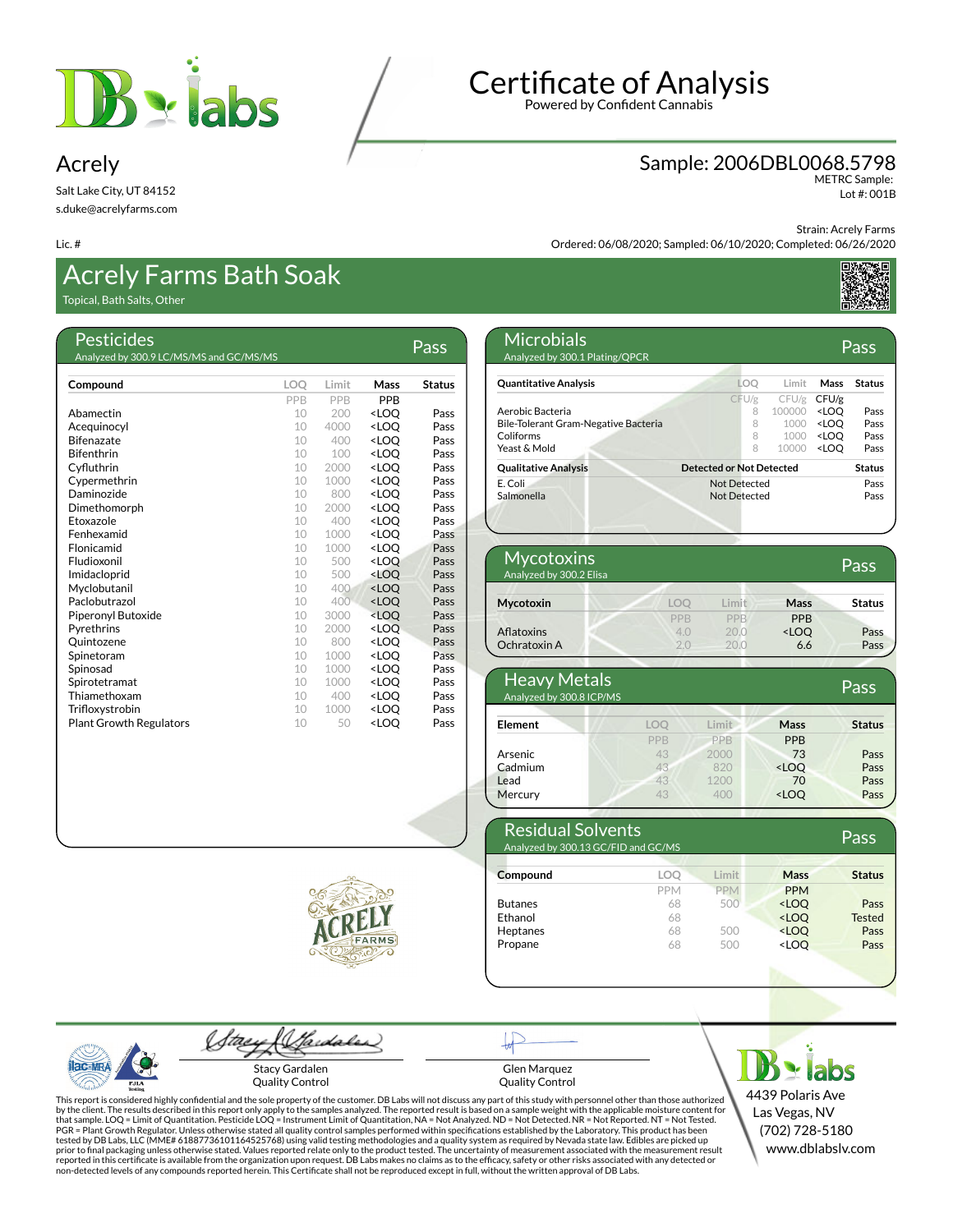



Sample: 2006DBL0068.5798

METRC Sample: Lot #: 001B

Strain: Acrely Farms

Ordered: 06/08/2020; Sampled: 06/10/2020; Completed: 06/26/2020

### Acrely Farms Bath Soak

Topical, Bath Salts, Other

Salt Lake City, UT 84152 s.duke@acrelyfarms.com

Acrely

Lic. #

| ul Jallo, Other                                     |                                 |        |                                  |               |
|-----------------------------------------------------|---------------------------------|--------|----------------------------------|---------------|
| <b>Microbials</b><br>Analyzed by 300.1 Plating/QPCR |                                 |        |                                  |               |
| <b>Quantitative Analysis</b>                        | LOO                             | Limit  | Mass                             | <b>Status</b> |
|                                                     | CFU/g                           | CFU/g  | CFU/g                            |               |
| Aerobic Bacteria                                    | 8                               | 100000 | <loo< td=""><td>Pass</td></loo<> | Pass          |
| Bile-Tolerant Gram-Negative Bacteria                | 8                               | 1000   | <loq< td=""><td>Pass</td></loq<> | Pass          |
| Coliforms                                           | 8                               | 1000   | <loq< td=""><td>Pass</td></loq<> | Pass          |
| Yeast & Mold                                        | 8                               | 10000  | <loo< td=""><td>Pass</td></loo<> | Pass          |
| <b>Qualitative Analysis</b>                         | <b>Detected or Not Detected</b> |        |                                  | <b>Status</b> |
| E. Coli                                             | <b>Not Detected</b>             |        |                                  | Pass          |
| Salmonella                                          | <b>Not Detected</b>             |        |                                  | Pass          |

| Foreign Matter |          | Pass |
|----------------|----------|------|
|                | B - labs |      |
|                |          |      |



TNC = Too Numerous to Count

**ac-MR** PJLA

Stacy (Sadales) Stacy Gardalen Quality Control

Glen Marquez Quality Control

This report is considered highly confidential and the sole property of the customer. DB Labs will not discuss any part of this study with personnel other than those authorized<br>by the client. The results described in this r tested by DB Labs, LLC (MME# 61887736101164525768) using valid testing methodologies and a quality system as required by Nevada state law. Edibles are picked up<br>prior to final packaging unless otherwise stated. Values repo



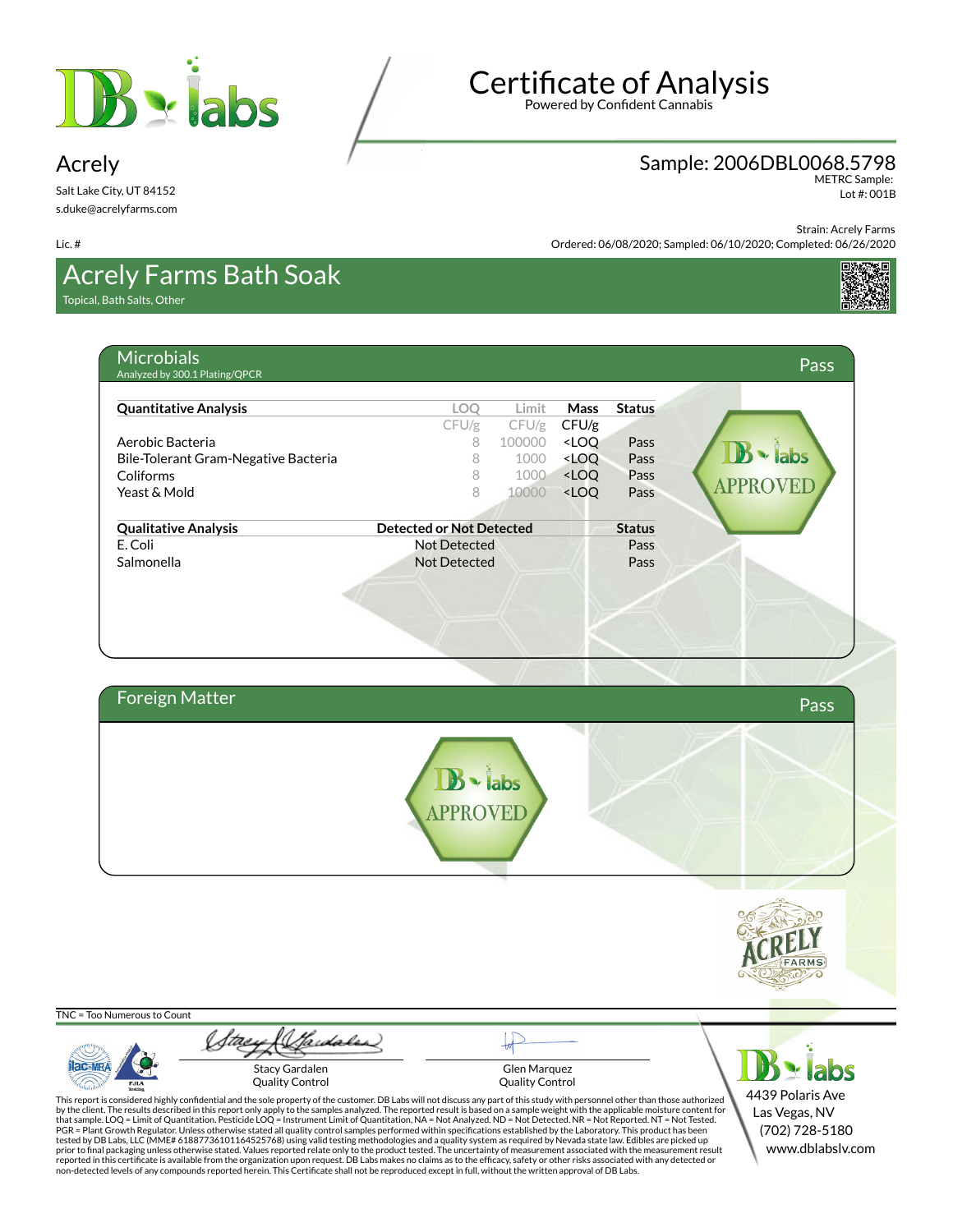

Acrely

Lic. #

Salt Lake City, UT 84152 s.duke@acrelyfarms.com

## **Certificate of Analysis**

Powered by Confident Cannabis

#### Sample: 2006DBL0068.5798 METRC Sample:

Lot #: 001B

Strain: Acrely Farms Ordered: 06/08/2020; Sampled: 06/10/2020; Completed: 06/26/2020



Acrely Farms Bath Soak Topical, Bath Salts, Other

Pesticides/Plant Growth Regulators\* Analyzed by 300.9 LC/MS/MS and GC/MS/MS Pass

| Compound                       | <b>LOO</b>      | Limit | <b>Mass</b>                      | <b>Status</b> |
|--------------------------------|-----------------|-------|----------------------------------|---------------|
|                                | PPB             | PPB   | PPB                              |               |
| Abamectin                      | 10              | 200   | <loo< td=""><td>Pass</td></loo<> | Pass          |
| Acequinocyl                    | 10              | 4000  | <loq< td=""><td>Pass</td></loq<> | Pass          |
| <b>Bifenazate</b>              | 10              | 400   | <loq< td=""><td>Pass</td></loq<> | Pass          |
| <b>Bifenthrin</b>              | 10              | 100   | <loq< td=""><td>Pass</td></loq<> | Pass          |
| Cyfluthrin                     | 10              | 2000  | <loq< td=""><td>Pass</td></loq<> | Pass          |
| Cypermethrin                   | 10              | 1000  | <loq< td=""><td>Pass</td></loq<> | Pass          |
| Daminozide*                    | 10              | 800   | <loq< td=""><td>Pass</td></loq<> | Pass          |
| Dimethomorph                   | 10              | 2000  | <loq< td=""><td>Pass</td></loq<> | Pass          |
| Etoxazole                      | 10              | 400   | <loq< td=""><td>Pass</td></loq<> | Pass          |
| Fenhexamid                     | 10              | 1000  | <loq< td=""><td>Pass</td></loq<> | Pass          |
| Flonicamid                     | 10              | 1000  | <loq< td=""><td>Pass</td></loq<> | Pass          |
| Fludioxonil                    | 10              | 500   | <loq< td=""><td>Pass</td></loq<> | Pass          |
| Imidacloprid                   | 10              | 500   | <loq< td=""><td>Pass</td></loq<> | Pass          |
| Myclobutanil                   | 10 <sup>°</sup> | 400   | <loq< td=""><td>Pass</td></loq<> | Pass          |
| Paclobutrazol*                 | 10              | 400   | <loq< td=""><td>Pass</td></loq<> | Pass          |
| Piperonyl Butoxide             | 10              | 3000  | <loq< td=""><td>Pass</td></loq<> | Pass          |
| <b>Plant Growth Regulators</b> | 10              | 50    | <loq< td=""><td>Pass</td></loq<> | Pass          |
| Pyrethrins                     | 10              | 2000  | <loq< td=""><td>Pass</td></loq<> | Pass          |
| Quintozene                     | 10              | 800   | <loq< td=""><td>Pass</td></loq<> | Pass          |
| Spinetoram                     | 10              | 1000  | <loq< td=""><td>Pass</td></loq<> | Pass          |
| Spinosad                       | 10              | 1000  | <loq< td=""><td>Pass</td></loq<> | Pass          |
| Spirotetramat                  | 10              | 1000  | <loq< td=""><td>Pass</td></loq<> | Pass          |
| Thiamethoxam                   | 10              | 400   | <loq< td=""><td>Pass</td></loq<> | Pass          |
| Trifloxystrobin                | 10              | 1000  | <loq< td=""><td>Pass</td></loq<> | Pass          |
|                                |                 |       |                                  |               |



 $AC-MR$ PJL/



Glen Marquez Quality Control

This report is considered highly confidential and the sole property of the customer. DB Labs will not discuss any part of this study with personnel other than those authorized<br>by the client. The results described in this r



4439 Polaris Ave Las Vegas, NV (702) 728-5180 www.dblabslv.com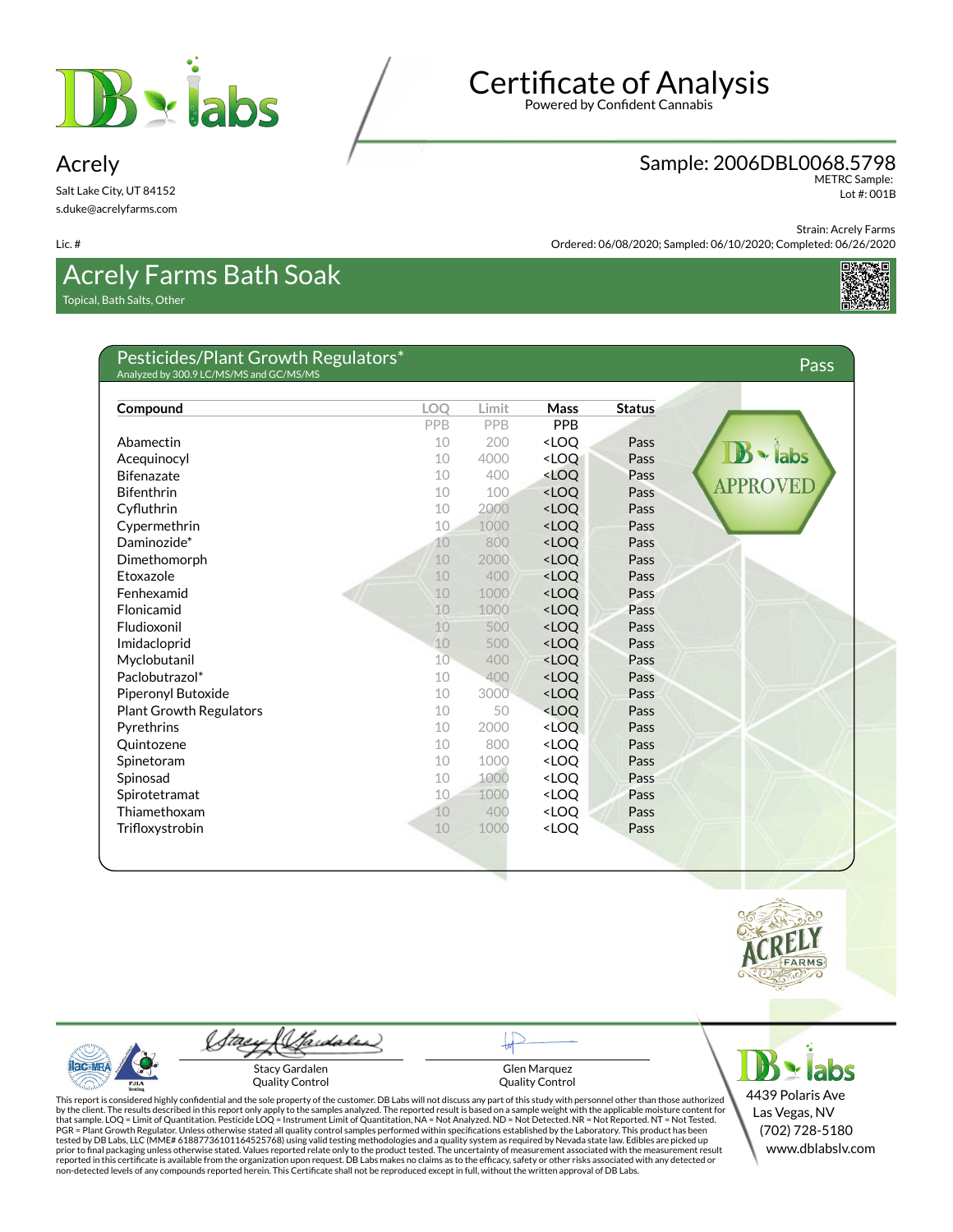



### Sample: 2006DBL0068.5798

METRC Sample: Lot #: 001B

Strain: Acrely Farms

Ordered: 06/08/2020; Sampled: 06/10/2020; Completed: 06/26/2020

# Acrely Farms Bath Soak

Topical, Bath Salts, Other

Salt Lake City, UT 84152 s.duke@acrelyfarms.com

Acrely

Lic. #

| Compound       | <b>LOO</b> | Limit      | <b>Mass</b>                                                                      | <b>Status</b> |                     |
|----------------|------------|------------|----------------------------------------------------------------------------------|---------------|---------------------|
|                | <b>PPM</b> | <b>PPM</b> | <b>PPM</b>                                                                       |               |                     |
| <b>Butanes</b> | 68         | 500        | <loq< td=""><td>Pass</td><td></td></loq<>                                        | Pass          |                     |
| Ethanol        | 68         |            | <loq< td=""><td><b>Tested</b></td><td><math>\mathbf{B}</math> - labs</td></loq<> | <b>Tested</b> | $\mathbf{B}$ - labs |
| Heptane        | 68         | 500        | <loq< td=""><td>Pass</td><td></td></loq<>                                        | Pass          |                     |
| Propane        | 68         | 500        | <loq< td=""><td>Pass</td><td><b>APPROVEL</b></td></loq<>                         | Pass          | <b>APPROVEL</b>     |



Gardaler Stacy Gardalen

Quality Control

Glen Marquez Quality Control

 $B \times$  labs 4439 Polaris Ave Las Vegas, NV (702) 728-5180 www.dblabslv.com

This report is considered highly confidential and the sole property of the customer. DB Labs will not discuss any part of this study with personnel other than those authorized<br>by the client. The results described in this r